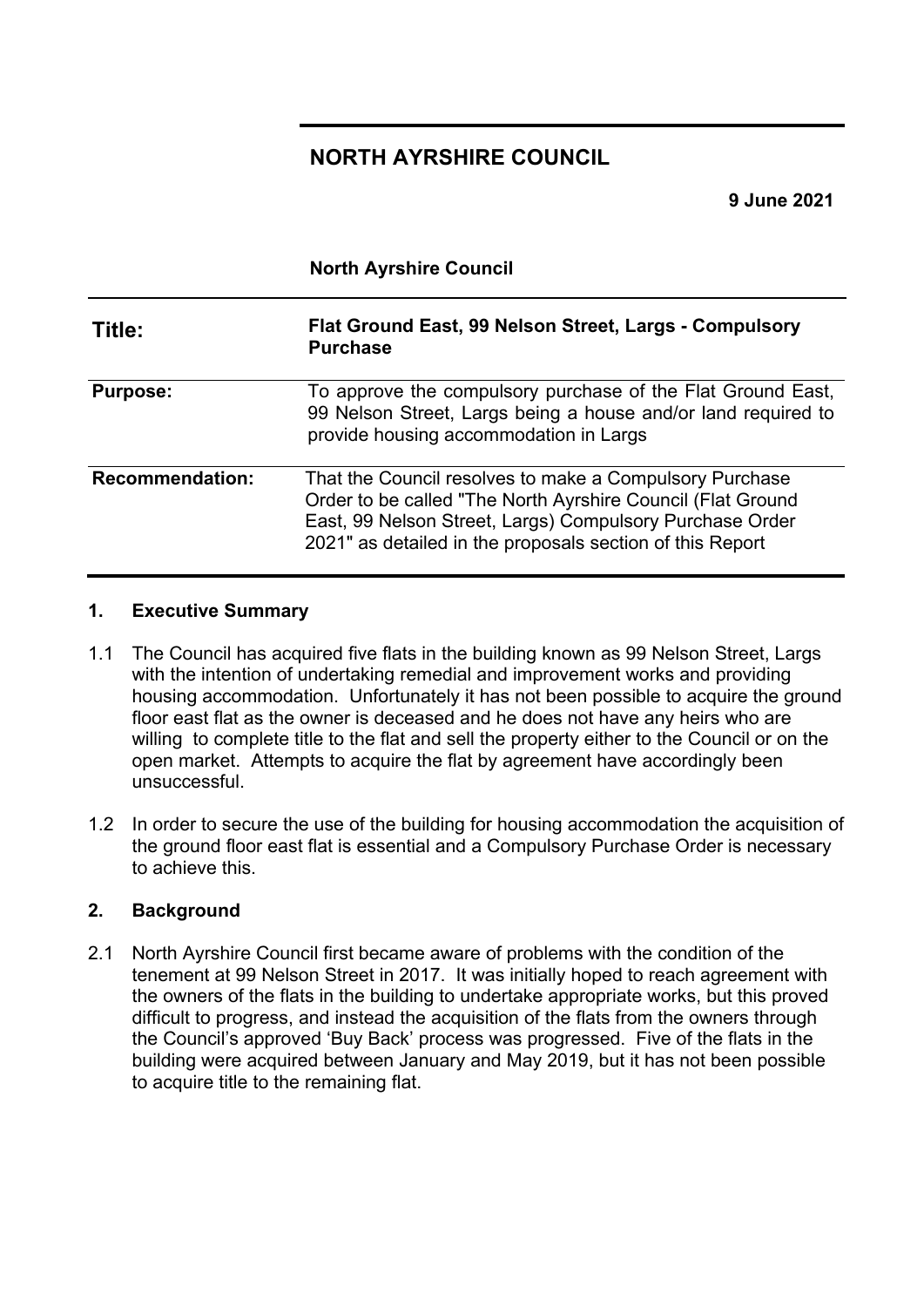- 2.2 The condition of the ground floor east flat continues to cause concern and complaints have been received from neighbouring residents. There has been water leakage from the flat and the condition of the tenement as a whole, and this flat in particular, has continued to deteriorate. As long as this flat remains empty it will continue to have an adverse effect on the remainder of the building and wider area. Remedial action to improve this flat and address the adverse impact its current condition has on the common parts of the building, particularly those areas adjacent to the flat, is accordingly considered necessary as a matter of urgency to prevent further deterioration.
- 2.3 The purchase of the remaining flat will allow the Council to undertake the necessary works to bring this empty property back into use and make the flat suitable for occupation for housing and to thereafter let the property for this purpose. As owner of the majority of flats in the building, the Council can at present instruct maintenance and repair works to the common parts of the building, but ownership of all the flats will allow the Council to undertake upgrading works where appropriate to improve the shared areas and enhance the accommodation in the building.
- 2.4 The flat will be purchased by the HRA and brought into the housing stock for social rent, funded by the HRA and Scottish Government grant monies.
- 2.5 The Compulsory Purchase Order will require to be advertised and notified to any person with an interest in the affected land. Thereafter there is a period for objection and any objections which cannot be resolved will in due course be determined at a public inquiry before a Reporter appointed by the Scottish Ministers. If the Order is confirmed there requires to be a further advert period prior to title being completed. Disputes in relation to compensation can also be referred to the Lands Tribunal for Scotland.
- 2.6 The rights of the owner of land or property under The Human Rights Act 1998 must be considered before deciding to make a Compulsory Purchase Order. In this connection, it is considered there is a compelling case in the public interest for acquisition of the ground floor flat to secure housing accommodation and a compulsory purchase order would strike an appropriate balance between the public and private interest. If the Order is promoted, as noted at 2.5 above, in terms of the legislation the owners and any other person having an interest on the land have the right to object to the proposed order at a fair, independent and public hearing and they are also entitled to statutory compensation in respect of their interest in the land. In the absence of agreement, compulsory purchase is accordingly considered to be both necessary and proportionate in the circumstances.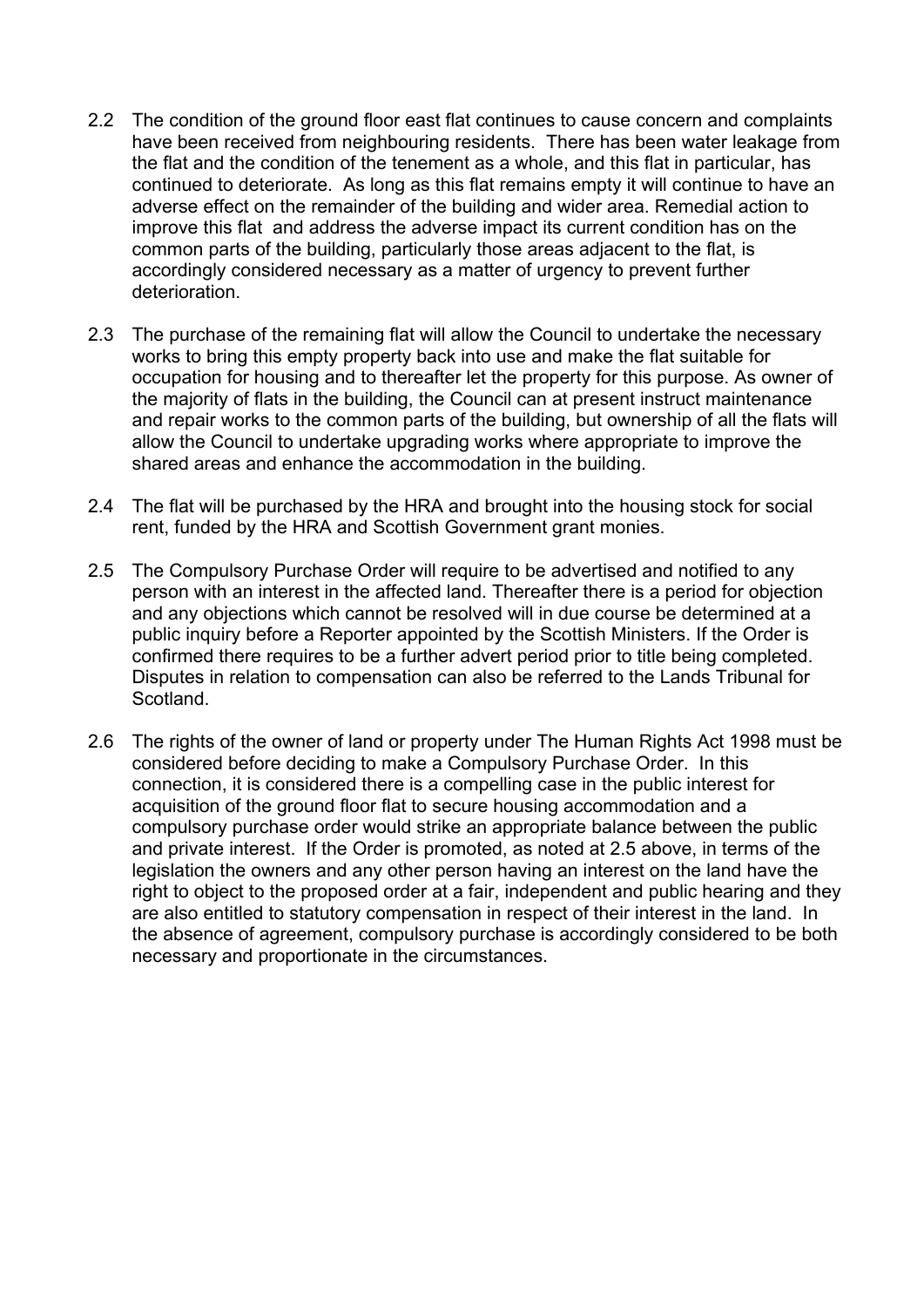# **3. Proposals**

#### 3.1The Proposal is that the Council make the following resolution: -

"That The North Ayrshire Council resolves in exercise of the powers conferred by Sections 9 and 10 of the Housing (Scotland) Act 1987 and in accordance with the provisions of the Acquisition of Land (Authorisation Procedure) (Scotland) Act 1947 to make a compulsory purchase order to be called "The North Ayrshire Council (Flat Ground East, 99 Nelson Street, Largs) Compulsory Purchase Order 2021" to purchase compulsorily ALL and Whole the ground floor east flat in the tenement known as 99 Nelson Street, Largs, KA30 9JF registered in the Land Register of Scotland under Title Number AYR46847 being property which is required to provide suitable housing accommodation in Largs, authorise and instruct a Proper Officer of the Council to sign the Order and Plan on behalf of the Council; affix thereto the Common Seal of the Council; submit the Order and Plan to the Scottish Ministers for confirmation; give the appropriate notice to the owners and occupiers of the subjects, insert the appropriate notice in the local press and certify to the Scottish Ministers that the subjects (a) do not belong to the local authority, (b) have not been acquired by statutory undertakers for the purposes of the undertaking, (c) do not form part of a common or open space (d) are not held inalienably by the National Trust for Scotland; and (e) are not listed as being of special historical or architectural interest under Section 1 of the Planning (Listed Buildings and Conservation Areas) (Scotland) Act 1997, and take all steps necessary to complete the compulsory purchase procedures".

# **4. Implications/Socio-economic Duty**

# **Financial**

4.1 The cost of compensating the land owner will be met from existing budgets as will the cost of the remedial and improvement works required in the property. The flat will be purchased by the HRA and brought into the housing stock for social rent, funded by the HRA and Scottish Government grant.

# **Human Resources**

4.2 There are no human resource implications arising from this report.

# **Legal**

4.3 A Compulsory Purchase Order is the only way to complete title to land if the owner is unwilling or unable to agree a voluntary transfer.

# **Equality/Socio-economic**

4.4 There are no equalities implications. Making more flats available for affordable rent has positive benefits in terms of the Fairer Scotland duty.

# **Environmental and Sustainability**

4.5 The proposed Compulsory Purchase Order has positive environmental benefits in terms of bringing a dilapidated building up to standard.